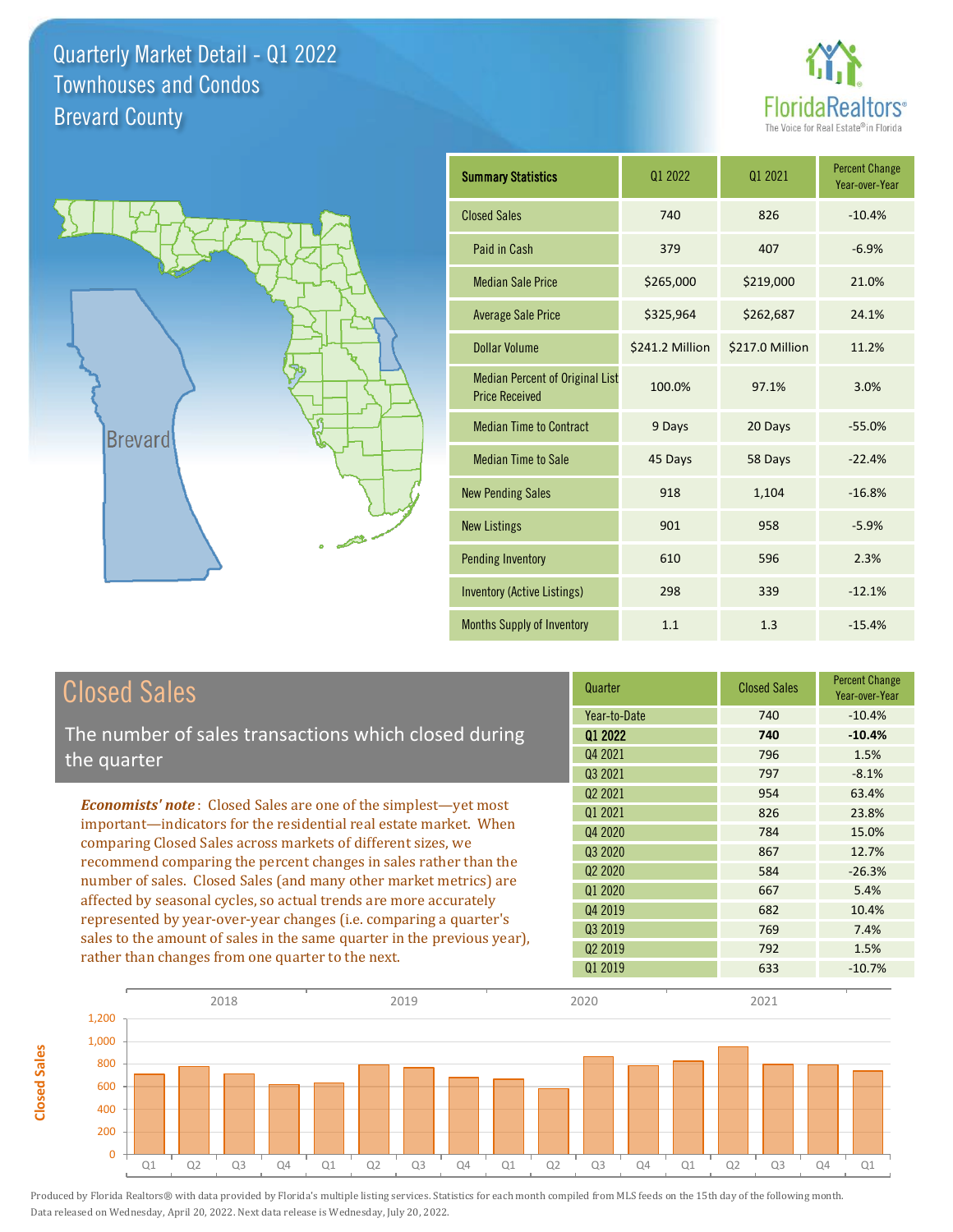**Cash Sales**



| <b>Cash Sales</b>                                                                                                        | Quarter             | <b>Cash Sales</b> | <b>Percent Change</b><br>Year-over-Year |
|--------------------------------------------------------------------------------------------------------------------------|---------------------|-------------------|-----------------------------------------|
|                                                                                                                          | Year-to-Date        | 379               | $-6.9%$                                 |
| The number of Closed Sales during the quarter in                                                                         | 01 2022             | 379               | $-6.9%$                                 |
| which buyers exclusively paid in cash                                                                                    | Q4 2021             | 397               | 21.0%                                   |
|                                                                                                                          | 03 2021             | 383               | 1.6%                                    |
|                                                                                                                          | 02 2021             | 467               | 81.7%                                   |
|                                                                                                                          | Q1 2021             | 407               | 30.4%                                   |
| <b>Economists' note:</b> Cash Sales can be a useful indicator of the extent to                                           | Q4 2020             | 328               | 19.7%                                   |
| which investors are participating in the market. Why? Investors are                                                      | Q3 2020             | 377               | 17.8%                                   |
| far more likely to have the funds to purchase a home available up front,                                                 | Q <sub>2</sub> 2020 | 257               | $-27.2%$                                |
| whereas the typical homebuyer requires a mortgage or some other                                                          | 01 2020             | 312               | $-4.9%$                                 |
| form of financing. There are, of course, many possible exceptions, so<br>this statistic should be interpreted with care. | Q4 2019             | 274               | $-10.2%$                                |
|                                                                                                                          | Q3 2019             | 320               | $-6.4%$                                 |
|                                                                                                                          | 02 2019             | 353               | $-9.9%$                                 |



# Cash Sales as a Percentage of Closed Sales

The percentage of Closed Sales during the quarter which were Cash Sales

*Economists' note* : This statistic is simply another way of viewing Cash Sales. The remaining percentages of Closed Sales (i.e. those not paid fully in cash) each quarter involved some sort of financing, such as mortgages, owner/seller financing, assumed loans, etc.



Q1 2019 328 -17.4%

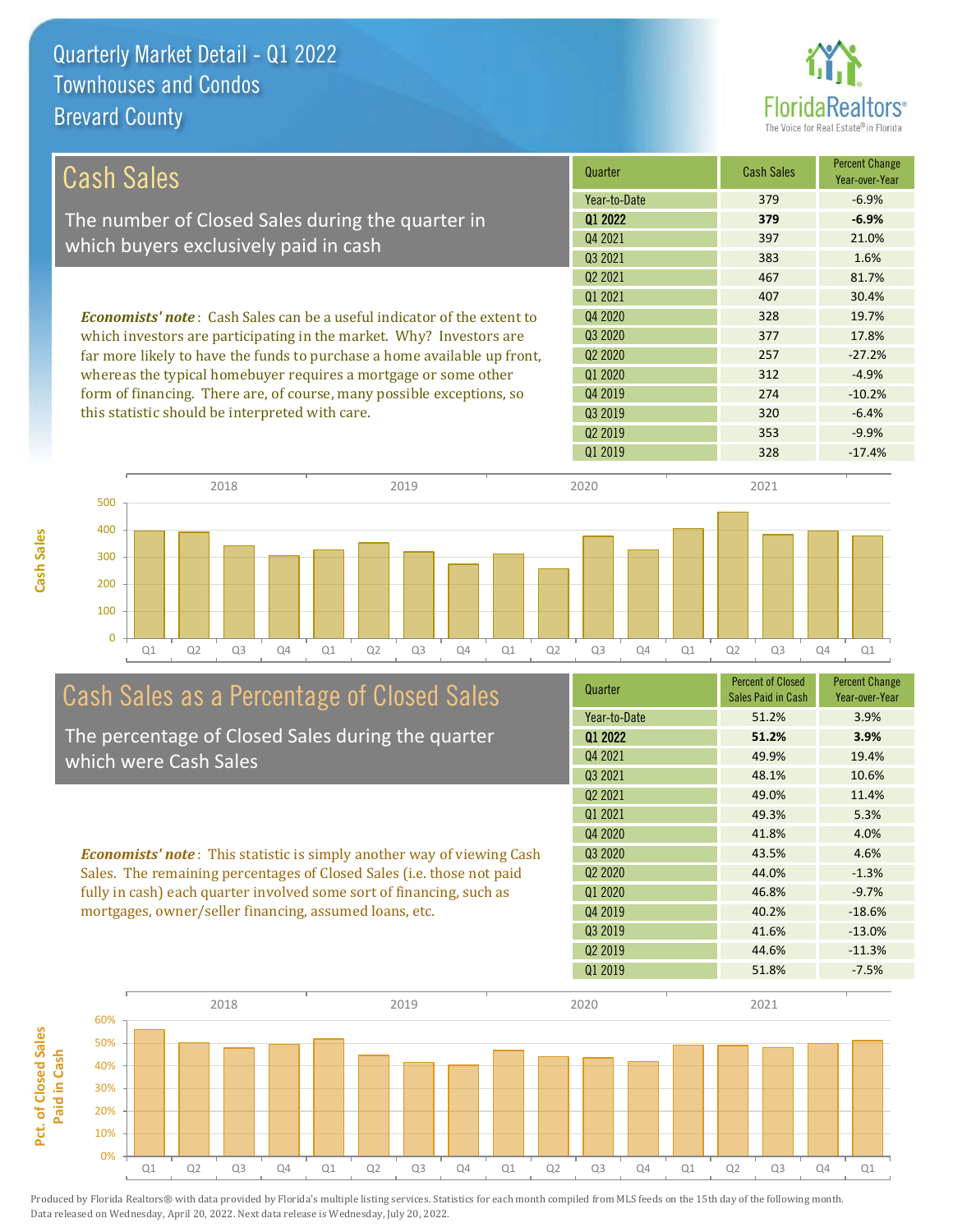

| Median Sale Price                                                         | Quarter             | <b>Median Sale Price</b> | <b>Percent Change</b><br>Year-over-Year |
|---------------------------------------------------------------------------|---------------------|--------------------------|-----------------------------------------|
|                                                                           | Year-to-Date        | \$265,000                | 21.0%                                   |
| The median sale price reported for the quarter (i.e.                      | Q1 2022             | \$265,000                | 21.0%                                   |
| 50% of sales were above and 50% of sales were below)                      | Q4 2021             | \$251,000                | 11.6%                                   |
|                                                                           | Q3 2021             | \$245,788                | 17.0%                                   |
|                                                                           | Q <sub>2</sub> 2021 | \$245,000                | 20.7%                                   |
| <b>Economists' note</b> : Median Sale Price is our preferred summary      | Q1 2021             | \$219,000                | 13.5%                                   |
| statistic for price activity because, unlike Average Sale Price, Median   | Q4 2020             | \$225,000                | 18.4%                                   |
| Sale Price is not sensitive to high sale prices for small numbers of      | Q3 2020             | \$210,000                | 12.3%                                   |
| homes that may not be characteristic of the market area. Keep in mind     | Q <sub>2</sub> 2020 | \$203,000                | 7.3%                                    |
| that median price trends over time are not always solely caused by        | Q1 2020             | \$193,000                | 10.3%                                   |
| changes in the general value of local real estate. Median sale price only | Q4 2019             | \$189,990                | 8.6%                                    |
| reflects the values of the homes that sold each quarter, and the mix of   | Q3 2019             | \$187,000                | 6.9%                                    |
| the types of homes that sell can change over time.                        | Q <sub>2</sub> 2019 | \$189,125                | 5.1%                                    |
|                                                                           | Q1 2019             | \$175,000                | 10.8%                                   |
| 2018<br>2019<br>$$300K$ $\tau$                                            | 2020                | 2021                     |                                         |



The average sale price reported for the quarter (i.e. total sales in dollars divided by the number of sales)

*Economists' note* : Usually, we prefer Median Sale Price over Average Sale Price as a summary statistic for home prices. However, Average Sale Price does have its uses—particularly when it is analyzed alongside the Median Sale Price. For one, the relative difference between the two statistics can provide some insight into the market for higher-end homes in an area.

| Quarter             | <b>Average Sale Price</b> | <b>Percent Change</b><br>Year-over-Year |
|---------------------|---------------------------|-----------------------------------------|
| Year-to-Date        | \$325,964                 | 24.1%                                   |
| Q1 2022             | \$325,964                 | 24.1%                                   |
| Q4 2021             | \$309,241                 | 14.0%                                   |
| Q3 2021             | \$303,354                 | 20.6%                                   |
| Q <sub>2</sub> 2021 | \$290,121                 | 21.6%                                   |
| 01 2021             | \$262,687                 | 7.5%                                    |
| Q4 2020             | \$271,185                 | 19.5%                                   |
| Q3 2020             | \$251,478                 | 15.0%                                   |
| Q <sub>2</sub> 2020 | \$238,664                 | 0.7%                                    |
| Q1 2020             | \$244,338                 | 12.0%                                   |
| Q4 2019             | \$226,897                 | 7.9%                                    |
| Q3 2019             | \$218,645                 | 4.9%                                    |
| Q <sub>2</sub> 2019 | \$237,004                 | 8.7%                                    |
| 01 2019             | \$218,116                 | 9.6%                                    |



\$0K \$50K \$100K \$150K \$200K \$250K

**Average Sale Price Average Sale Price**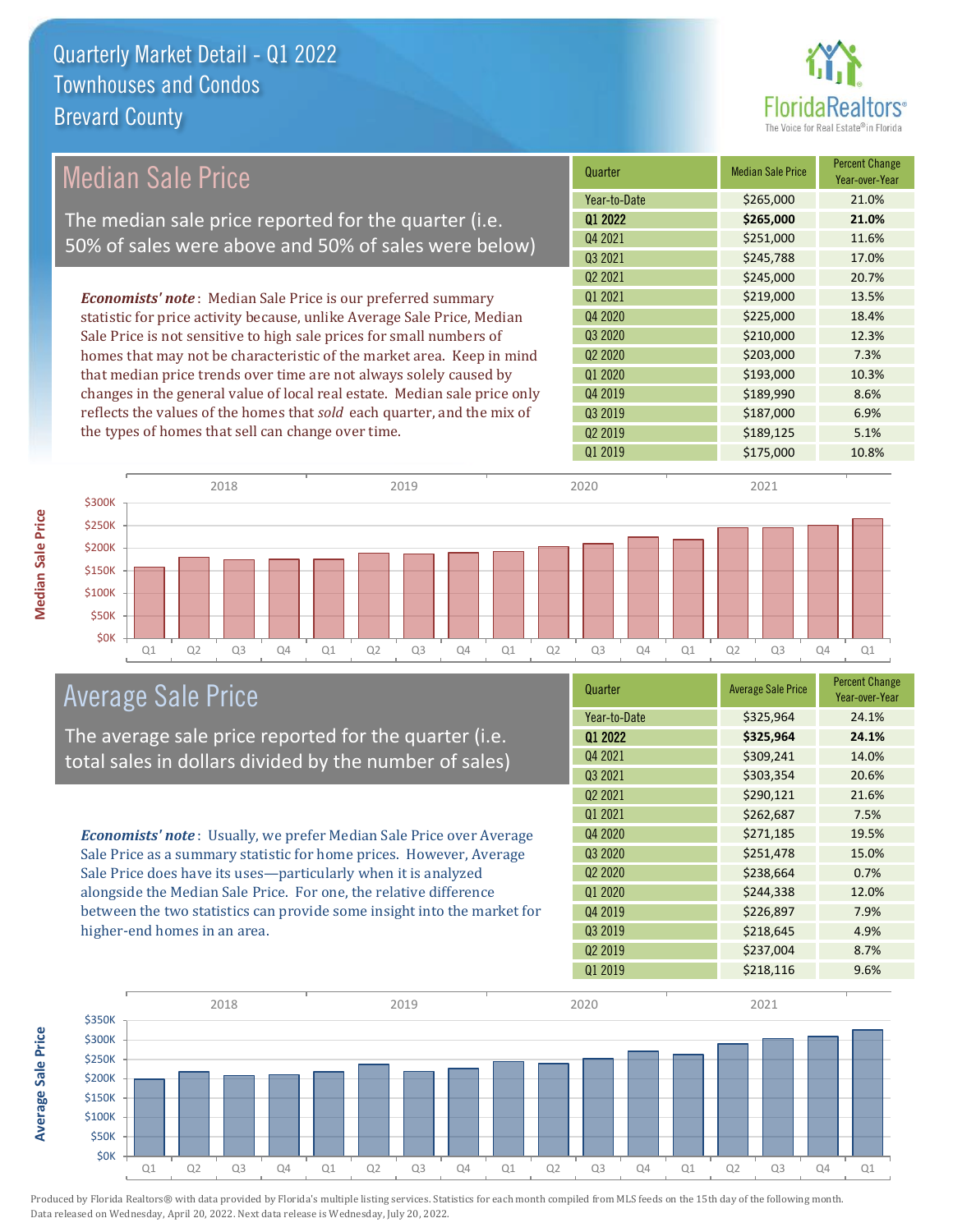

| Dollar Volume                                                                   | Quarter             | <b>Dollar Volume</b> | <b>Percent Change</b><br>Year-over-Year |
|---------------------------------------------------------------------------------|---------------------|----------------------|-----------------------------------------|
|                                                                                 | Year-to-Date        | \$241.2 Million      | 11.2%                                   |
| The sum of the sale prices for all sales which closed                           | 01 2022             | \$241.2 Million      | 11.2%                                   |
| during the quarter                                                              | Q4 2021             | \$246.2 Million      | 15.8%                                   |
|                                                                                 | Q3 2021             | \$241.8 Million      | 10.9%                                   |
|                                                                                 | Q <sub>2</sub> 2021 | \$276.8 Million      | 98.6%                                   |
| <b>Economists' note</b> : Dollar Volume is simply the sum of all sale prices in | 01 2021             | \$217.0 Million      | 33.1%                                   |
| a given time period, and can quickly be calculated by multiplying               | Q4 2020             | \$212.6 Million      | 37.4%                                   |
| Closed Sales by Average Sale Price. It is a strong indicator of the health      | Q3 2020             | \$218.0 Million      | 29.7%                                   |
| of the real estate industry in a market, and is of particular interest to       | Q <sub>2</sub> 2020 | \$139.4 Million      | $-25.7%$                                |
| real estate professionals, investors, analysts, and government agencies.        | Q1 2020             | \$163.0 Million      | 18.0%                                   |
| Potential home sellers and home buyers, on the other hand, will likely          | Q4 2019             | \$154.7 Million      | 19.0%                                   |
| be better served by paying attention to trends in the two components            | Q3 2019             | \$168.1 Million      | 12.6%                                   |



## Median Percent of Original List Price Received

of Dollar Volume (i.e. sales and prices) individually.

**Dollar Volume**

The median of the sale price (as a percentage of the original list price) across all properties selling during the quarter

*Economists' note* : The Median Percent of Original List Price Received is useful as an indicator of market recovery, since it typically rises as buyers realize that the market may be moving away from them and they need to match the selling price (or better it) in order to get a contract on the house. This is usually the last measure to indicate a market has shifted from down to up, so it is what we would call a *lagging* indicator.

| Quarter             | Med. Pct. of Orig.<br><b>List Price Received</b> | <b>Percent Change</b><br>Year-over-Year |
|---------------------|--------------------------------------------------|-----------------------------------------|
| Year-to-Date        | 100.0%                                           | 3.0%                                    |
| 01 2022             | 100.0%                                           | 3.0%                                    |
| Q4 2021             | 98.7%                                            | 2.0%                                    |
| Q3 2021             | 100.0%                                           | 4.0%                                    |
| Q <sub>2</sub> 2021 | 99.1%                                            | 3.6%                                    |
| 01 2021             | 97.1%                                            | 1.1%                                    |
| Q4 2020             | 96.8%                                            | 1.3%                                    |
| Q3 2020             | 96.2%                                            | 0.9%                                    |
| Q <sub>2</sub> 2020 | 95.7%                                            | 0.1%                                    |
| Q1 2020             | 96.0%                                            | 0.8%                                    |
| Q4 2019             | 95.6%                                            | 0.5%                                    |
| Q <sub>3</sub> 2019 | 95.3%                                            | $-0.1%$                                 |
| Q <sub>2</sub> 2019 | 95.6%                                            | $-0.4%$                                 |
| 01 2019             | 95.2%                                            | $-0.3%$                                 |

Q1 2019 **\$138.1 Million** -2.1%

Q2 2019 \$187.7 Million 10.4%

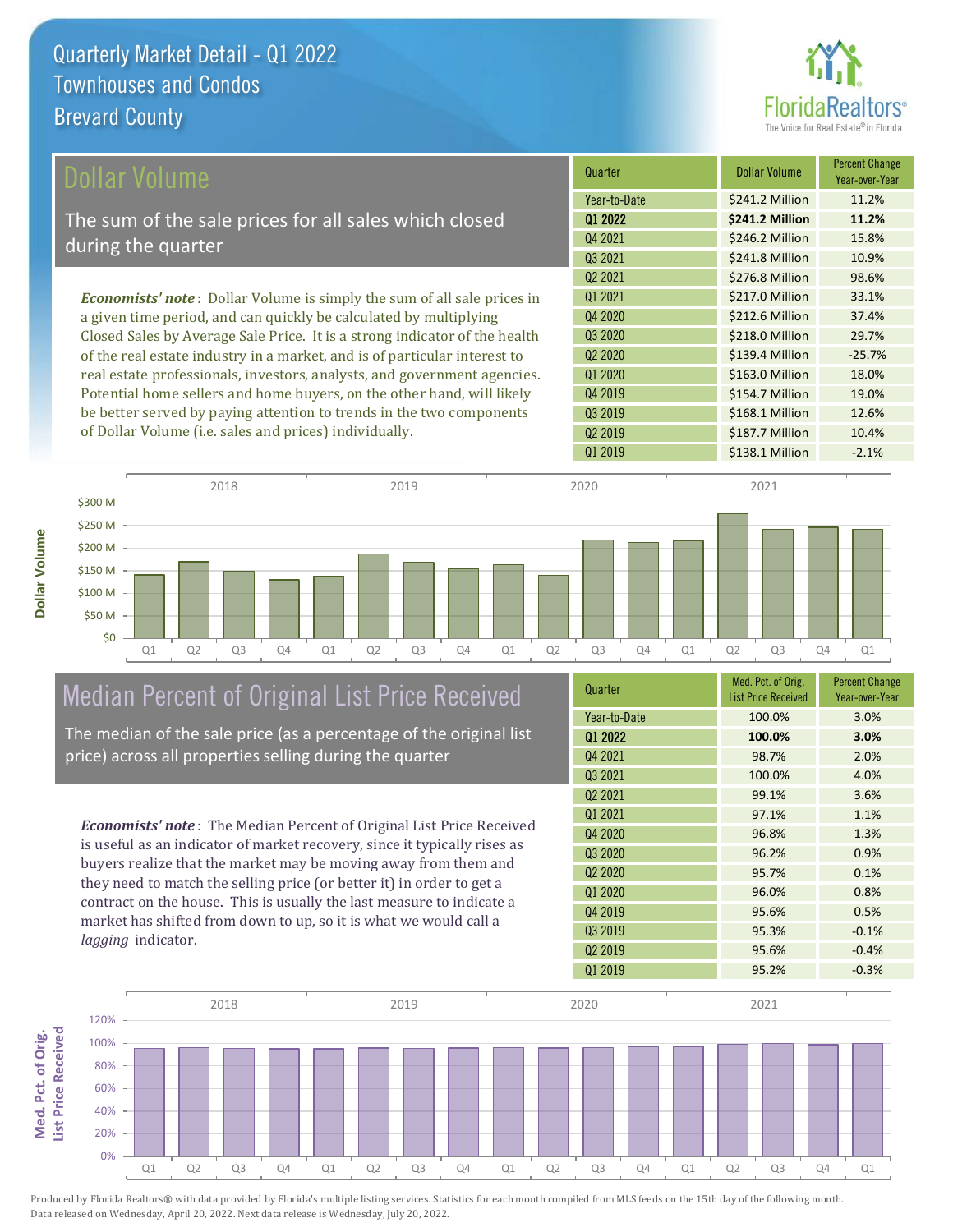

#### 12 Days -63.6% Q2 2021 10 Days -70.6% Q1 2020 36 Days -16.3% **Quarter Median Time to All According to All According Median Time to All According to All According to All According to All According to All According to All According to All According to All According to All According to Contract** Percent Change Year-over-Year Q1 2022 **9 Days -55.0%** Year-to-Date 9 Days -55.0% Q4 2021 12 Days -47.8% Q3 2021 Q3 2020 33 Days -31.3% Q2 2020 34 Days -19.0% Q1 2021 20 Days -44.4% Q4 2020 23 Days -41.0% 39 Days 8.3% Q3 2019 48 Days 60.0% Q4 2019 Q2 2019 **42 Days** 55.6% Q1 2019 **43 Days** 34.4% *Economists' note* : Like Time to Sale, Time to Contract is a measure of the length of the home selling process calculated for sales which closed during the quarter. The difference is that Time to Contract measures the number of days between the initial listing of a property and the signing of the contract which eventually led to the closing of the sale. When the gap between Median Time to Contract and Median Time to Sale grows, it is usually a sign of longer closing times and/or declining numbers of cash sales. 50 60 2018 2019 2020 2021 Median Time to Contract The median number of days between the listing date and contract date for all Closed Sales during the quarter

Q1 Q2 Q3 Q4 Q1 Q2 Q3 Q4 Q1 Q2 Q3 Q4 Q1 Q2 Q3 Q4 Q1

# Median Time to Sale

**Median Time to Contract**

**Median Time to** 

The median number of days between the listing date and closing date for all Closed Sales during the quarter

*Economists' note* : Time to Sale is a measure of the length of the home selling process, calculated as the number of days between the initial listing of a property and the closing of the sale. *Median* Time to Sale is the amount of time the "middle" property selling this month was on the market. That is, 50% of homes selling this month took *less* time to sell, and 50% of homes took *more* time to sell. Median Time to Sale gives a more accurate picture than Average Time to Sale, which can be skewed upward by small numbers of properties taking an abnormally long time to sell.

| Quarter             | <b>Median Time to Sale</b> | <b>Percent Change</b><br>Year-over-Year |
|---------------------|----------------------------|-----------------------------------------|
| Year-to-Date        | 45 Days                    | $-22.4%$                                |
| Q1 2022             | 45 Days                    | $-22.4%$                                |
| Q4 2021             | 47 Days                    | $-23.0%$                                |
| Q3 2021             | 49 Days                    | $-31.9%$                                |
| Q <sub>2</sub> 2021 | 49 Days                    | $-34.7%$                                |
| 01 2021             | 58 Days                    | $-24.7%$                                |
| Q4 2020             | 61 Days                    | $-22.8%$                                |
| Q <sub>3</sub> 2020 | 72 Days                    | $-15.3%$                                |
| Q <sub>2</sub> 2020 | 75 Days                    | $-3.8%$                                 |
| Q1 2020             | 77 Days                    | $-2.5%$                                 |
| Q4 2019             | 79 Days                    | 14.5%                                   |
| Q3 2019             | 85 Days                    | 28.8%                                   |
| Q <sub>2</sub> 2019 | 78 Days                    | 18.2%                                   |
| 01 2019             | 79 Days                    | 14.5%                                   |

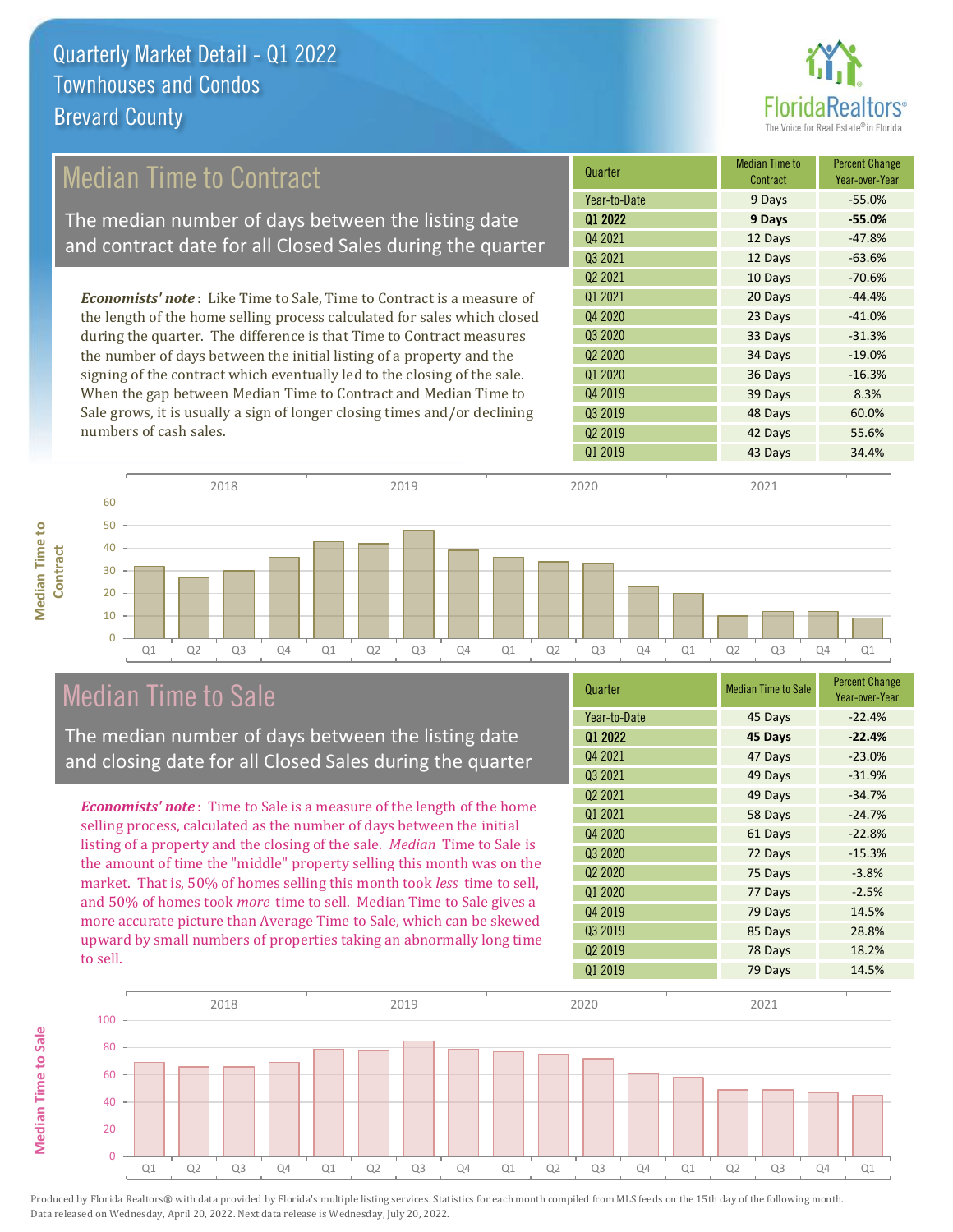

| <b>New Pending Sales</b>                                                      | Quarter             | <b>New Pending Sales</b> | <b>Percent Change</b><br>Year-over-Year |
|-------------------------------------------------------------------------------|---------------------|--------------------------|-----------------------------------------|
|                                                                               | Year-to-Date        | 918                      | $-16.8%$                                |
| The number of listed properties that went under                               | 01 2022             | 918                      | $-16.8%$                                |
| contract during the quarter                                                   | Q4 2021             | 814                      | 5.9%                                    |
|                                                                               | Q3 2021             | 827                      | $-8.1%$                                 |
|                                                                               | Q <sub>2</sub> 2021 | 925                      | 22.4%                                   |
| <b>Economists' note:</b> Because of the typical length of time it takes for a | Q1 2021             | 1,104                    | 40.5%                                   |
| sale to close, economists consider Pending Sales to be a decent               | Q4 2020             | 769                      | 11.6%                                   |
| indicator of potential future Closed Sales. It is important to bear in        | Q3 2020             | 900                      | 16.1%                                   |
| mind, however, that not all Pending Sales will be closed successfully.        | Q <sub>2</sub> 2020 | 756                      | $-10.6%$                                |
| So, the effectiveness of Pending Sales as a future indicator of Closed        | Q1 2020             | 786                      | $-2.2%$                                 |
| Sales is susceptible to changes in market conditions such as the              | Q4 2019             | 689                      | 23.0%                                   |
| availability of financing for homebuyers and the inventory of                 | Q3 2019             | 775                      | 5.6%                                    |
| distressed properties for sale.                                               | Q <sub>2</sub> 2019 | 846                      | 1.6%                                    |



# New Listings

**New Listings**

**Pending Sales**

Pending Sales

The number of properties put onto the market during the quarter

*Economists' note* : New Listings tend to rise in delayed response to increasing prices, so they are often seen as a lagging indicator of market health. As prices rise, potential sellers raise their estimations of value—and in the most recent cycle, rising prices have freed up many potential sellers who were previously underwater on their mortgages. Note that in our calculations, we take care to not include properties that were recently taken off the market and quickly relisted, since these are not really *new* listings.

| Quarter                         | <b>New Listings</b> | <b>Percent Change</b><br>Year-over-Year |
|---------------------------------|---------------------|-----------------------------------------|
| Year-to-Date                    | 901                 | $-5.9%$                                 |
| Q1 2022                         | 901                 | $-5.9%$                                 |
| Q4 2021                         | 752                 | $-6.8%$                                 |
| Q3 2021                         | 926                 | 7.1%                                    |
| Q <sub>2</sub> 2021             | 945                 | 23.9%                                   |
| 01 2021                         | 958                 | 2.0%                                    |
| Q4 2020                         | 807                 | $-3.4%$                                 |
| Q3 2020                         | 865                 | 10.5%                                   |
| Q <sub>2</sub> 20 <sub>20</sub> | 763                 | $-21.9%$                                |
| 01 2020                         | 939                 | $-5.8%$                                 |
| Q4 2019                         | 835                 | 8.2%                                    |
| Q3 2019                         | 783                 | $-11.1%$                                |
| Q <sub>2</sub> 2019             | 977                 | 1.2%                                    |
| 01 2019                         | 997                 | $-6.8%$                                 |

Q1 2019 804 -11.5%

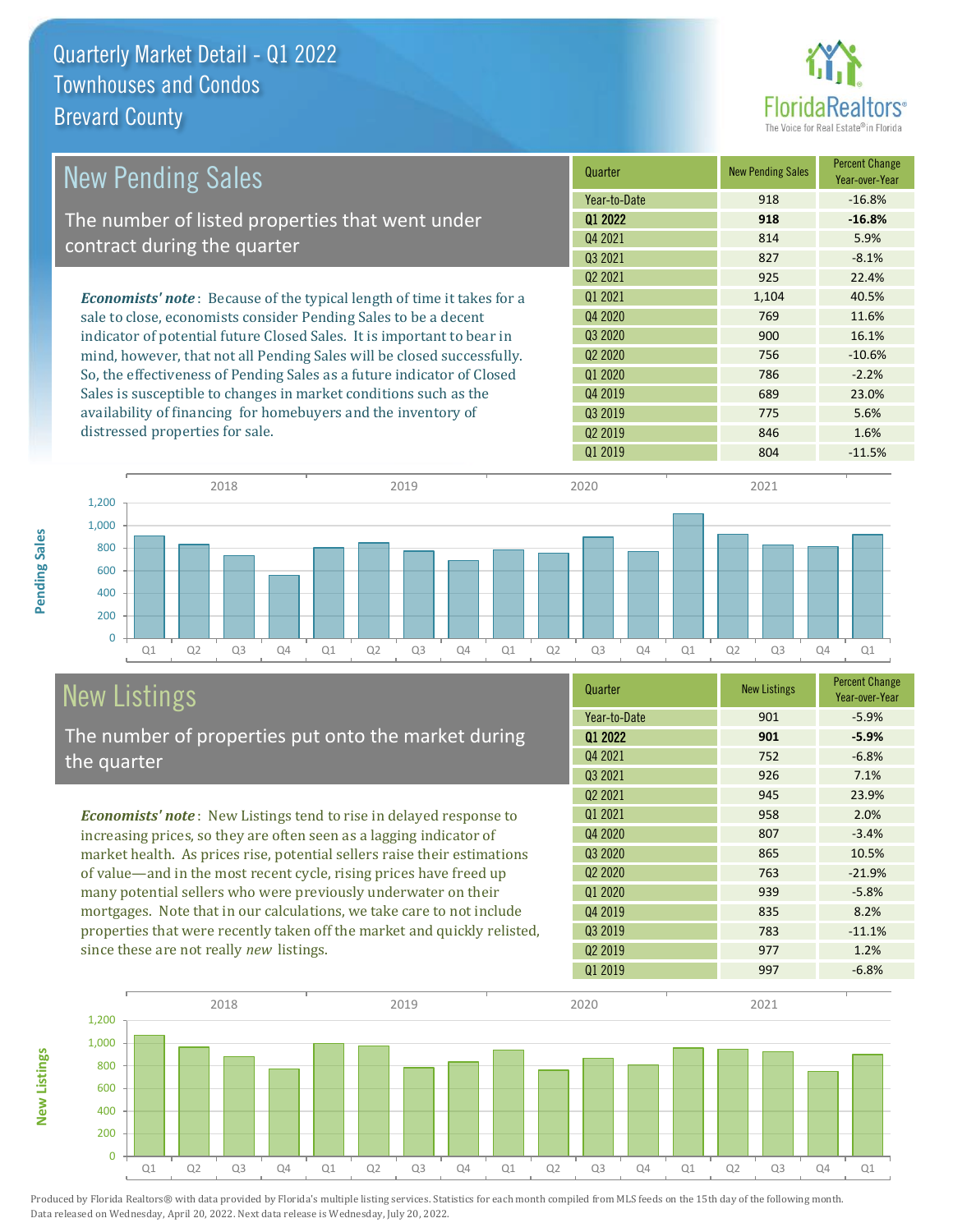

| <b>Inventory (Active Listings)</b>                                           | Quarter                  | Inventory | <b>Percent Change</b><br>Year-over-Year |
|------------------------------------------------------------------------------|--------------------------|-----------|-----------------------------------------|
|                                                                              | <b>YTD (Monthly Avg)</b> | 285       | $-32.7%$                                |
| The number of property listings active at the end of                         | 01 2022                  | 298       | $-12.1%$                                |
| the quarter                                                                  | 04 2021                  | 320       | $-42.0%$                                |
|                                                                              | 03 2021                  | 392       | $-32.9%$                                |
|                                                                              | Q <sub>2</sub> 2021      | 337       | $-51.1%$                                |
| <b>Economists' note</b> : There are a number of ways to define and calculate | 01 2021                  | 339       | $-60.2%$                                |
| Inventory. Our method is to simply count the number of active listings       | 04 2020                  | 552       | $-28.0%$                                |
| on the last day of the quarter, and hold this number to compare with         | Q3 2020                  | 584       | $-26.7%$                                |
| the same quarter the following year. Inventory rises when New                | Q <sub>2</sub> 2020      | 689       | $-22.4%$                                |
| Listings are outpacing the number of listings that go off-market             | Q1 2020                  | 852       | $-8.5%$                                 |

(regardless of whether they actually sell). Likewise, it falls when New Listings aren't keeping up with the rate at which homes are going offmarket.

| <b>YTD (Monthly Avg)</b>        | 285 | $-32.7%$ |
|---------------------------------|-----|----------|
| Q1 2022                         | 298 | $-12.1%$ |
| Q4 2021                         | 320 | $-42.0%$ |
| 03 2021                         | 392 | $-32.9%$ |
| 02 2021                         | 337 | $-51.1%$ |
| 01 2021                         | 339 | $-60.2%$ |
| 04 2020                         | 552 | $-28.0%$ |
| 03 20 20                        | 584 | $-26.7%$ |
| Q <sub>2</sub> 20 <sub>20</sub> | 689 | $-22.4%$ |
| 01 2020                         | 852 | $-8.5%$  |
| Q4 2019                         | 767 | $-15.2%$ |
| Q3 2019                         | 797 | $-2.7%$  |
| Q <sub>2</sub> 2019             | 888 | 14.6%    |
| 01 2019                         | 931 | 18.3%    |



# Months Supply of Inventory

An estimate of the number of months it will take to deplete the current Inventory given recent sales rates

*Economists' note* : MSI is a useful indicator of market conditions. The benchmark for a balanced market (favoring neither buyer nor seller) is 5.5 months of inventory. Anything higher is traditionally a buyers' market, and anything lower is a sellers' market. There is no single accepted way of calculating MSI. A common method is to divide current Inventory by the most recent month's Closed Sales count, but this count is a usually poor predictor of future Closed Sales due to seasonal cycles. To eliminate seasonal effects, we use the 12-month average of monthly Closed Sales instead.

| Quarter                  | <b>Months Supply</b> | <b>Percent Change</b><br>Year-over-Year |  |
|--------------------------|----------------------|-----------------------------------------|--|
| <b>YTD (Monthly Avg)</b> | 1.0                  | $-41.2%$                                |  |
| Q1 2022                  | 1.1                  | $-15.4%$                                |  |
| Q4 2021                  | 1.1                  | $-52.2%$                                |  |
| Q3 2021                  | 1.4                  | $-44.0%$                                |  |
| Q <sub>2</sub> 2021      | 1.2                  | $-61.3%$                                |  |
| 01 2021                  | 1.3                  | $-62.9%$                                |  |
| Q4 2020                  | 2.3                  | $-28.1%$                                |  |
| Q3 2020                  | 2.5                  | $-26.5%$                                |  |
| Q <sub>2</sub> 2020      | 3.1                  | $-20.5%$                                |  |
| Q1 2020                  | 3.5                  | $-14.6%$                                |  |
| Q4 2019                  | 3.2                  | $-15.8%$                                |  |
| Q3 2019                  | 3.4                  | $-2.9%$                                 |  |
| Q <sub>2</sub> 2019      | 3.9                  | 14.7%                                   |  |
| 01 2019                  | 4.1                  | 17.1%                                   |  |

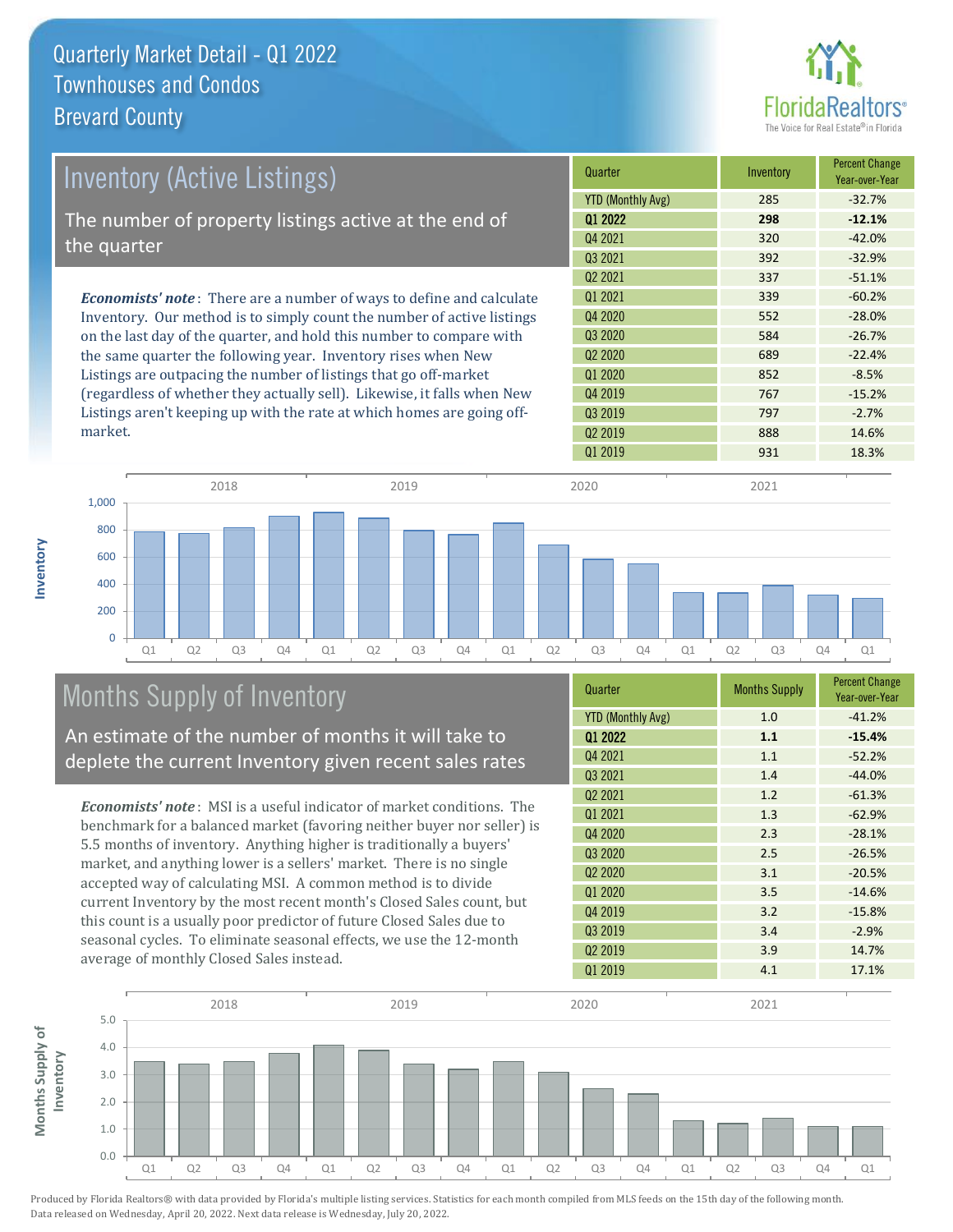

# Closed Sales by Sale Price

The number of sales transactions which closed during the quarter

*Economists' note:* Closed Sales are one of the simplest—yet most important—indicators for the residential real estate market. When comparing Closed Sales across markets of different sizes, we recommend comparing the percent changes in sales rather than the number of sales. Closed Sales (and many other market metrics) are affected by seasonal cycles, so actual trends are more accurately represented by year-over-year changes (i.e. comparing a quarter's sales to the amount of sales in the same quarter in the previous year), rather than changes from one quarter to the next.

| Sale Price            | <b>Closed Sales</b> | <b>Percent Change</b><br>Year-over-Year |
|-----------------------|---------------------|-----------------------------------------|
| Less than \$50,000    | 0                   | $-100.0%$                               |
| \$50,000 - \$99,999   | 18                  | $-77.2%$                                |
| $$100,000 - $149,999$ | 72                  | $-49.7%$                                |
| $$150,000 - $199,999$ | 126                 | $-8.0%$                                 |
| \$200,000 - \$249,999 | 107                 | $-16.4%$                                |
| \$250,000 - \$299,999 | 107                 | 30.5%                                   |
| \$300,000 - \$399,999 | 125                 | $-6.0%$                                 |
| \$400,000 - \$599,999 | 113                 | 36.1%                                   |
| \$600,000 - \$999,999 | 63                  | 75.0%                                   |
| \$1,000,000 or more   | 9                   | 125.0%                                  |



# Median Time to Contract by Sale Price

The median number of days between the listing date and contract date for all Closed Sales during the quarter

*Economists' note* : Like Time to Sale, Time to Contract is a measure of the length of the home selling process calculated for sales which closed during the quarter. The difference is that Time to Contract measures the number of days between the initial listing of a property and the signing of the contract which eventually led to the closing of the sale. When the gap between Median Time to Contract and Median Time to Sale grows, it is usually a sign of longer closing times and/or declining numbers of cash sales.

| <b>Sale Price</b>     | Median Time to<br>Contract | <b>Percent Change</b><br>Year-over-Year |
|-----------------------|----------------------------|-----------------------------------------|
| Less than \$50,000    | (No Sales)                 | N/A                                     |
| $$50,000 - $99,999$   | 6 Days                     | $-50.0%$                                |
| $$100,000 - $149,999$ | 7 Days                     | $-61.1%$                                |
| $$150,000 - $199,999$ | 7 Days                     | $-58.8%$                                |
| \$200,000 - \$249,999 | 12 Days                    | $-40.0%$                                |
| \$250,000 - \$299,999 | 7 Days                     | $-65.0%$                                |
| \$300,000 - \$399,999 | 8 Days                     | $-73.3%$                                |
| \$400,000 - \$599,999 | 11 Days                    | $-59.3%$                                |
| \$600,000 - \$999,999 | 31 Days                    | 55.0%                                   |
| \$1,000,000 or more   | 19 Days                    | 35.7%                                   |



Produced by Florida Realtors® with data provided by Florida's multiple listing services. Statistics for each month compiled from MLS feeds on the 15th day of the following month. Data released on Wednesday, April 20, 2022. Next data release is Wednesday, July 20, 2022.

**Median Time to Contract**

**Median Time to Contract**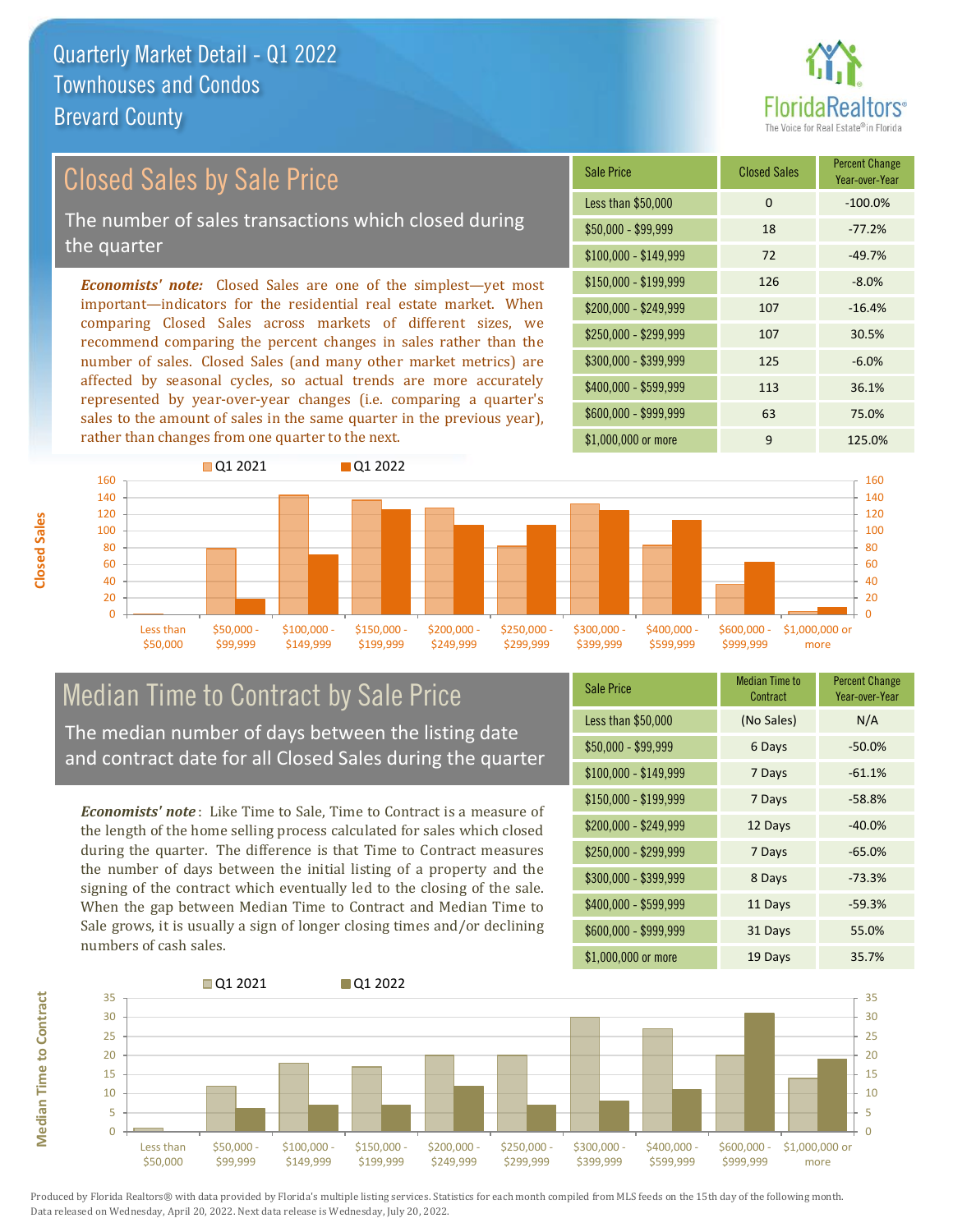

## New Listings by Initial Listing Price The number of properties put onto the market during

the quarter

*Economists' note:* New Listings tend to rise in delayed response to increasing prices, so they are often seen as a lagging indicator of market health. As prices rise, potential sellers raise their estimations of value—and in the most recent cycle, rising prices have freed up many potential sellers who were previously underwater on their mortgages. Note that in our calculations, we take care to not include properties that were recently taken off the market and quickly relisted, since these are not really *new* listings.

| <b>Initial Listing Price</b> | <b>New Listings</b> | <b>Percent Change</b><br>Year-over-Year |
|------------------------------|---------------------|-----------------------------------------|
| Less than \$50,000           | 0                   | $-100.0%$                               |
| \$50,000 - \$99,999          | 25                  | $-64.3%$                                |
| $$100,000 - $149,999$        | 76                  | $-50.3%$                                |
| $$150,000 - $199,999$        | 145                 | $-14.7%$                                |
| \$200,000 - \$249,999        | 120                 | 2.6%                                    |
| \$250,000 - \$299,999        | 146                 | 37.7%                                   |
| \$300,000 - \$399,999        | 170                 | 18.1%                                   |
| \$400,000 - \$599,999        | 128                 | 8.5%                                    |
| \$600,000 - \$999,999        | 72                  | 20.0%                                   |
| \$1,000,000 or more          | 19                  | 11.8%                                   |



### Inventory by Current Listing Price The number of property listings active at the end of the quarter

*Economists' note* : There are a number of ways to define and calculate Inventory. Our method is to simply count the number of active listings on the last day of the quarter, and hold this number to compare with the same quarter the following year. Inventory rises when New Listings are outpacing the number of listings that go off-market (regardless of whether they actually sell). Likewise, it falls when New Listings aren't keeping up with the rate at which homes are going offmarket.

| <b>Current Listing Price</b> | Inventory | <b>Percent Change</b><br>Year-over-Year |
|------------------------------|-----------|-----------------------------------------|
| Less than \$50,000           | $\Omega$  | N/A                                     |
| $$50,000 - $99,999$          | 6         | $-68.4%$                                |
| $$100,000 - $149,999$        | 14        | $-65.0%$                                |
| $$150,000 - $199,999$        | 33        | $-25.0%$                                |
| \$200,000 - \$249,999        | 21        | $-8.7%$                                 |
| \$250,000 - \$299,999        | 41        | 46.4%                                   |
| \$300,000 - \$399,999        | 58        | 3.6%                                    |
| \$400,000 - \$599,999        | 39        | $-40.9%$                                |
| \$600,000 - \$999,999        | 57        | 26.7%                                   |
| \$1,000,000 or more          | 29        | 61.1%                                   |



Produced by Florida Realtors® with data provided by Florida's multiple listing services. Statistics for each month compiled from MLS feeds on the 15th day of the following month. Data released on Wednesday, April 20, 2022. Next data release is Wednesday, July 20, 2022.

**Inventory**